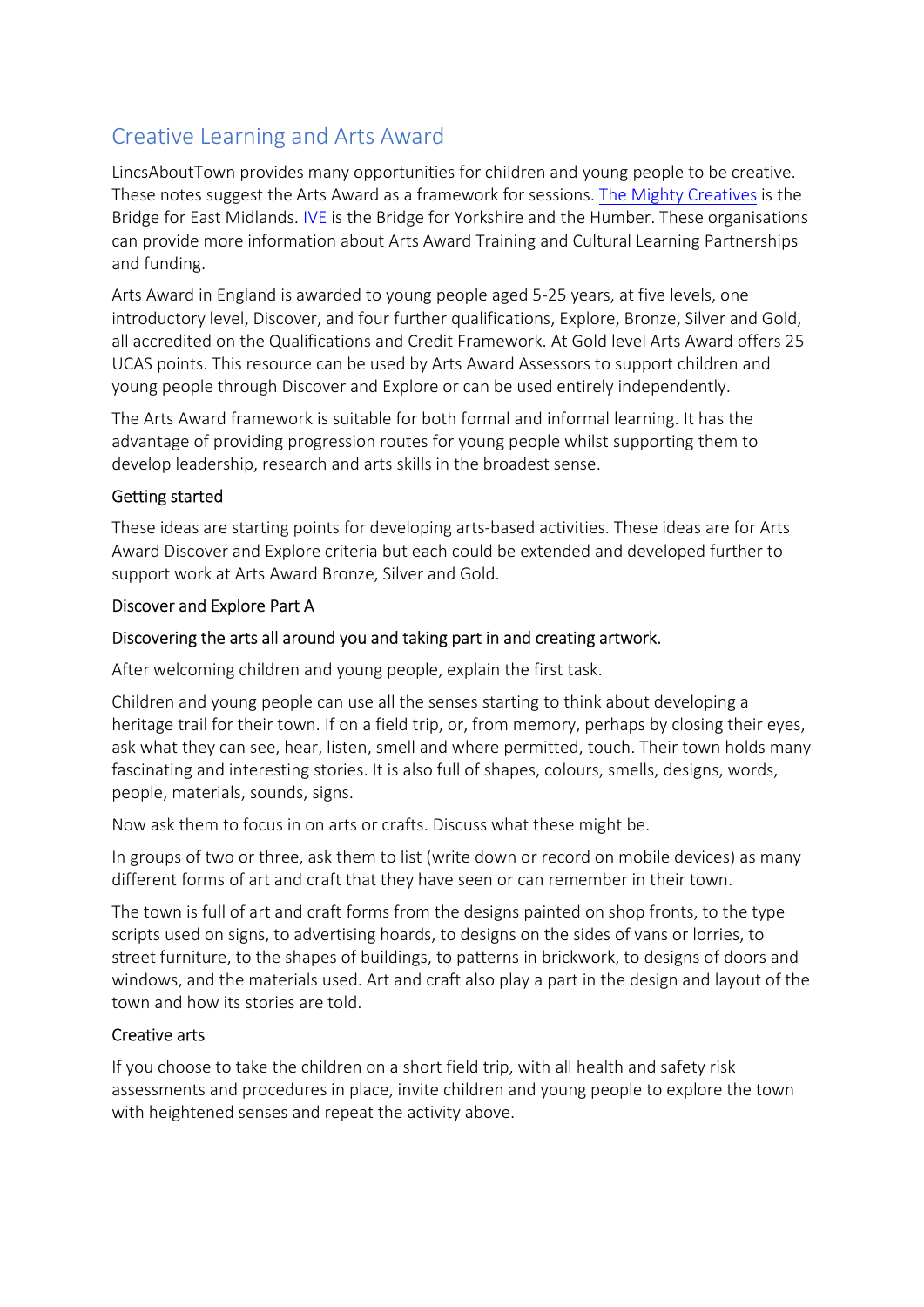Invite children and young people to choose a building, feature or area that appeals to them and then:

- o Sketch the object or feature
- o Sketch it without taking your pencil off the paper
- o Sketch it without looking at your paper
- o Sketch it with your eyes closed.

Select a favourite building, not disclosing the choice to others, and then in pairs take turns to describe the building in five words and ask a partner to guess which one. If the partner can't guess, try changing descriptive words.

Choose a building. Ask children and young people to imagine this building could tell all its secrets. Who has owned it? Who has lived or worked here? What happened here? What adventures does it hide? Help them to write a short story about their chosen building's adventures.

Help pupils to record the different sounds that they hear in the town, both manmade and natural using digital sound recorders. Back in the classroom put the sounds together to create a soundscape. Soundscapes are used as an interpretative feature. Can children and young people recreate these sounds or melodies? Can they research the sort of music people might listen to when some of the buildings were first constructed? What was the purpose of some of this music? You can add artwork to this too. Use the app, ThumbJam, to create melodies. Using a pentatonic scale (in C) is probably the most kind!

## Creative writing

Which art forms/technologies/crafts are used to tell the stories of the town and the people who live and work here? Which art forms might the children use to develop their trails?

- Which words would they use to describe places on their trail to someone who can't see them?
- Which adjectives would they use to describe its shape, texture, materials, colour, size, use, age, dimensions?
- What is different about it from other buildings or features?
- What attracted them to it?

Create word banks for each of these ideas.

Can children create poem using the words in their word bank?

Can they imagine the people or person who may have lived or worked in their town many years ago?

Can they develop a character based on a person who may have lived or worked here?

Use the Lincolnshire through Time resource for useful background.

They can develop their creative writing skills by putting themselves in the shoes of the character completing the following sentences: I can see, hear, feel, touch, smell.,..

Ask the children/young people to design a costume for their character.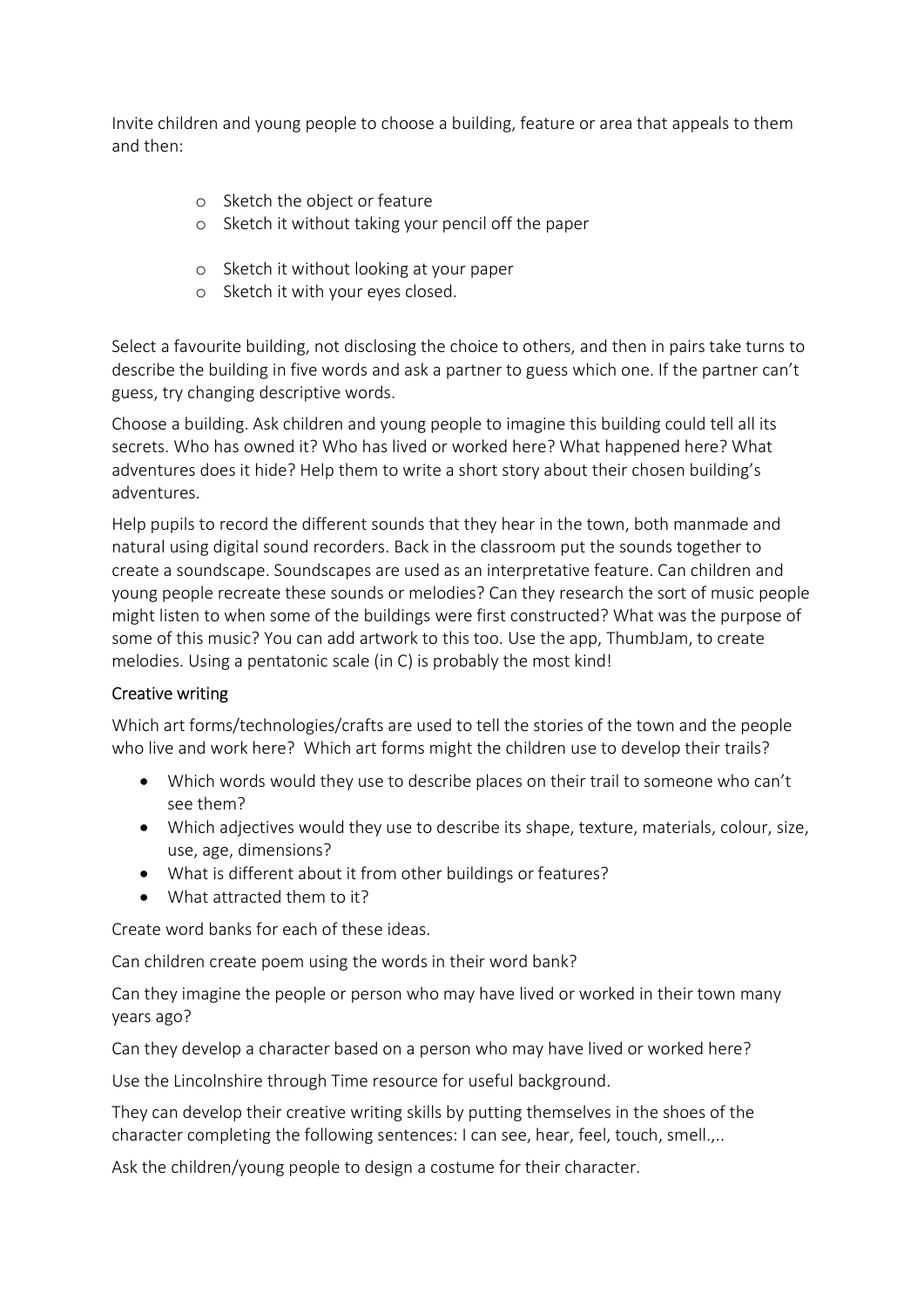Ask them to create role cards that explore the characters of different people who may have used lived in their town. Ask them to use these role cards for re-enactment activities.

## Art

In the town, young people can look at a range of buildings, objects, artefacts and maybe even artworks. Ask them to sketch details that they find interesting. They can then create their own artwork using the detail as inspiration when they get back to school/the youth group. Their artwork can be a drawing, a painting, a design for an item of clothing, a piece of jewellery, a lino-cut print or even an installation.

Young people may choose to look for objects that are similar or different. Ask them to focus on some of the following: colour, texture, shape, touch, movement, purpose, who made it, how was it made, what material was used etc.

Look at the buildings in the town in some detail for ideas and inspiration from other artists. Observation might lead young people to details/patterns in brickwork, other materials, window frames, ironwork, gardens, courtyards.

Sketch or photograph the features that are interesting. Use the sketches for further work to create a piece of artwork, printed fabric, wallpaper or a design for a new item to sell in a museum shop or a visitor information centre e.g. a mug, tea towel etc.

## Drawing inspiration

Ask the children/young people to imagine they are a local artist. Tell them that the Lincs About Town Project Officer would like to commission a new artwork to tell a story from the local community. What sort of artist are they? Help them to research the history of their town and community. Again, use the Lincolnshire through Time resource for useful background.

Design and create a new arts and heritage installation to reflect an important time period in the history of their town.

Focus on the architecture of the buildings. Make sure that they photograph or draw some of the features.

## Story telling

Ask children in pairs to choose a story they have heard in the town. Help them to recount and identify the main people and points in the story.

What are the key messages? How similar or different are these?